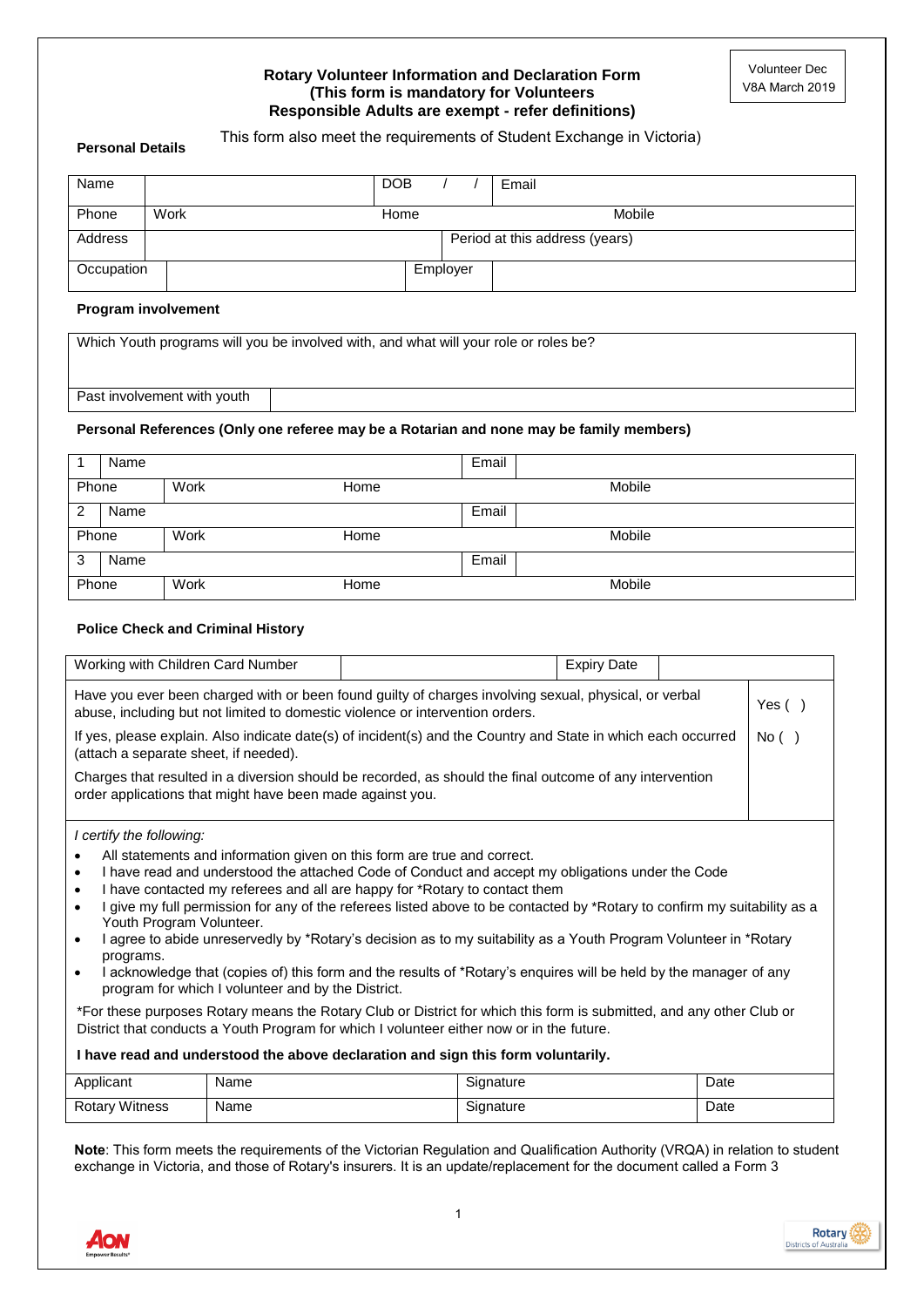# **Definitions**

## **Volunteer**

A Volunteer is any adult involved with **Rotary Youth Program** activities that has direct interactions either supervised or unsupervised with youths/students.

Volunteers include among others:

Club and district Youth Exchange officers and committee members, Rotarian Counsellors, Rotarians and non-Rotarians, their spouses and partners who host youth/students for activities or outings, or who might drive youth /students to events or functions; and host parents and other adult residents of the host home, including siblings and other family members.

This person will have been police checked or formally reference checked in accordance with the State or Territory legislation.

# **Responsible Adult**

A responsible adult is any adult who, in a family or group situation for a short period of time, is responsible for caring for a youth/student. This person shall be in a position to offer the youth/student an educational, cultural, or recreational experience.

This person will not have been police checked or formally reference checked, because either there was insufficient time to do so before the experience, or the experience is such that there is virtually no opportunity for misconduct to occur. **(Any police check required by State or Territory legislation should be carried out)**

 The youth/student's host family and/or club counsellor needs to be satisfied, in the same way a conscientious parent would be satisfied, that this person is suitable for their own underage son or daughter to stay with for a short period of time.

## **Record of Referee contact by Club Authorised Officer**

| 1 Name Referee  | <b>Contact Date</b> |
|-----------------|---------------------|
| <b>Comments</b> |                     |
|                 |                     |
|                 |                     |
|                 |                     |
|                 |                     |
|                 |                     |
|                 |                     |
|                 |                     |
|                 |                     |

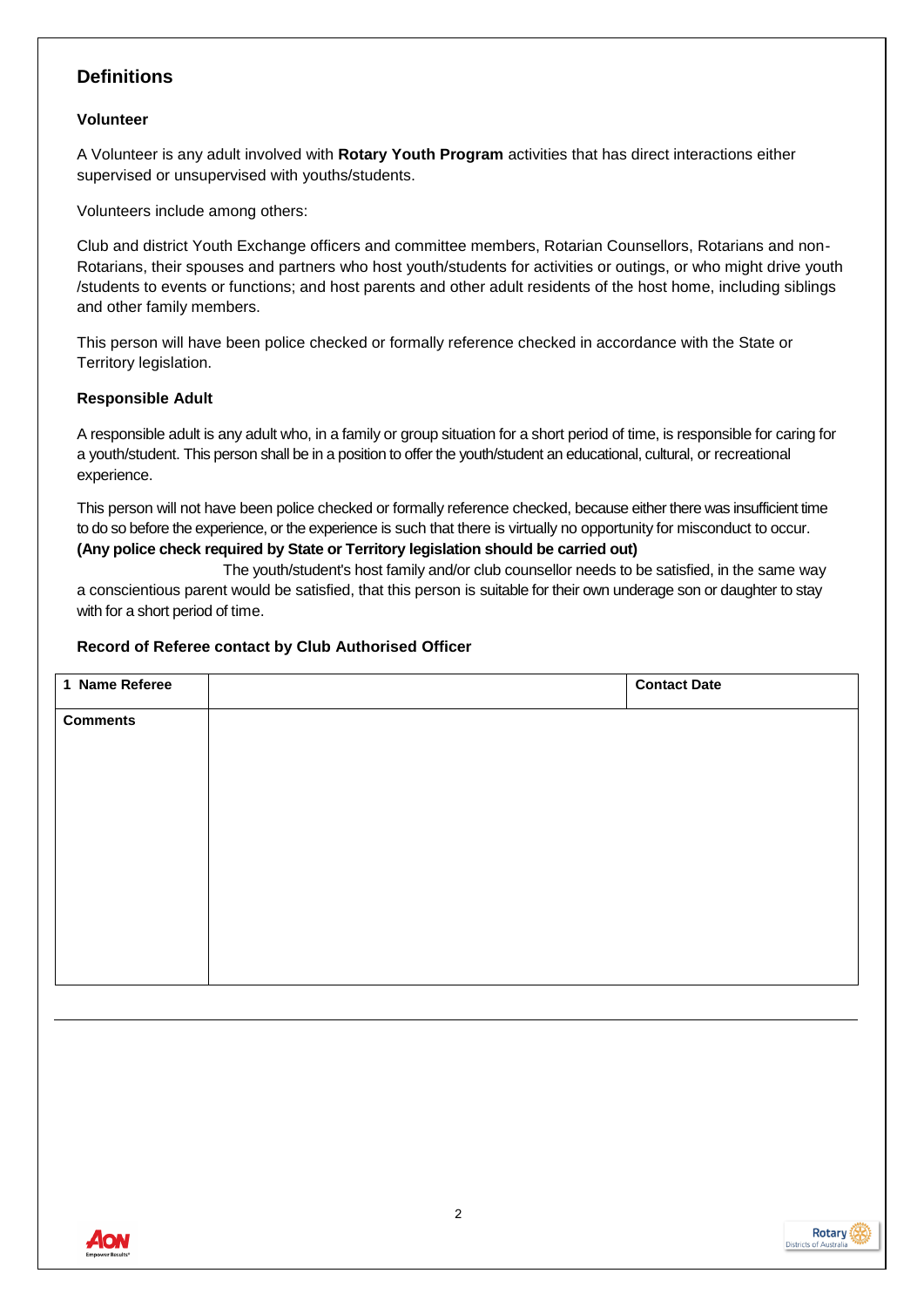| 2 Name Referee                  |                         | <b>Contact Date</b>                                                                                                        |
|---------------------------------|-------------------------|----------------------------------------------------------------------------------------------------------------------------|
| <b>Comments</b>                 |                         |                                                                                                                            |
|                                 |                         |                                                                                                                            |
|                                 |                         |                                                                                                                            |
|                                 |                         |                                                                                                                            |
|                                 |                         |                                                                                                                            |
|                                 |                         |                                                                                                                            |
|                                 |                         |                                                                                                                            |
|                                 |                         |                                                                                                                            |
|                                 |                         |                                                                                                                            |
| 3 Name Referee                  |                         | <b>Contact Date</b>                                                                                                        |
| <b>Comments</b>                 |                         |                                                                                                                            |
|                                 |                         |                                                                                                                            |
|                                 |                         |                                                                                                                            |
|                                 |                         |                                                                                                                            |
|                                 |                         |                                                                                                                            |
|                                 |                         |                                                                                                                            |
|                                 |                         |                                                                                                                            |
| Name of Authorised Club Officer |                         | Position                                                                                                                   |
|                                 |                         |                                                                                                                            |
|                                 |                         |                                                                                                                            |
|                                 | Authorised Club Officer |                                                                                                                            |
|                                 |                         |                                                                                                                            |
| Phone                           |                         |                                                                                                                            |
|                                 |                         |                                                                                                                            |
|                                 |                         |                                                                                                                            |
|                                 |                         |                                                                                                                            |
|                                 |                         |                                                                                                                            |
| Volunteer.                      |                         | Referees have been contacted and Working With Children card is current. The club finds the applicant to be a suitable      |
|                                 |                         |                                                                                                                            |
|                                 |                         |                                                                                                                            |
| <b>NOTES:</b>                   |                         | <u>and the state of the state of the state of the state of the state of the state of the state of the state of th</u><br>3 |